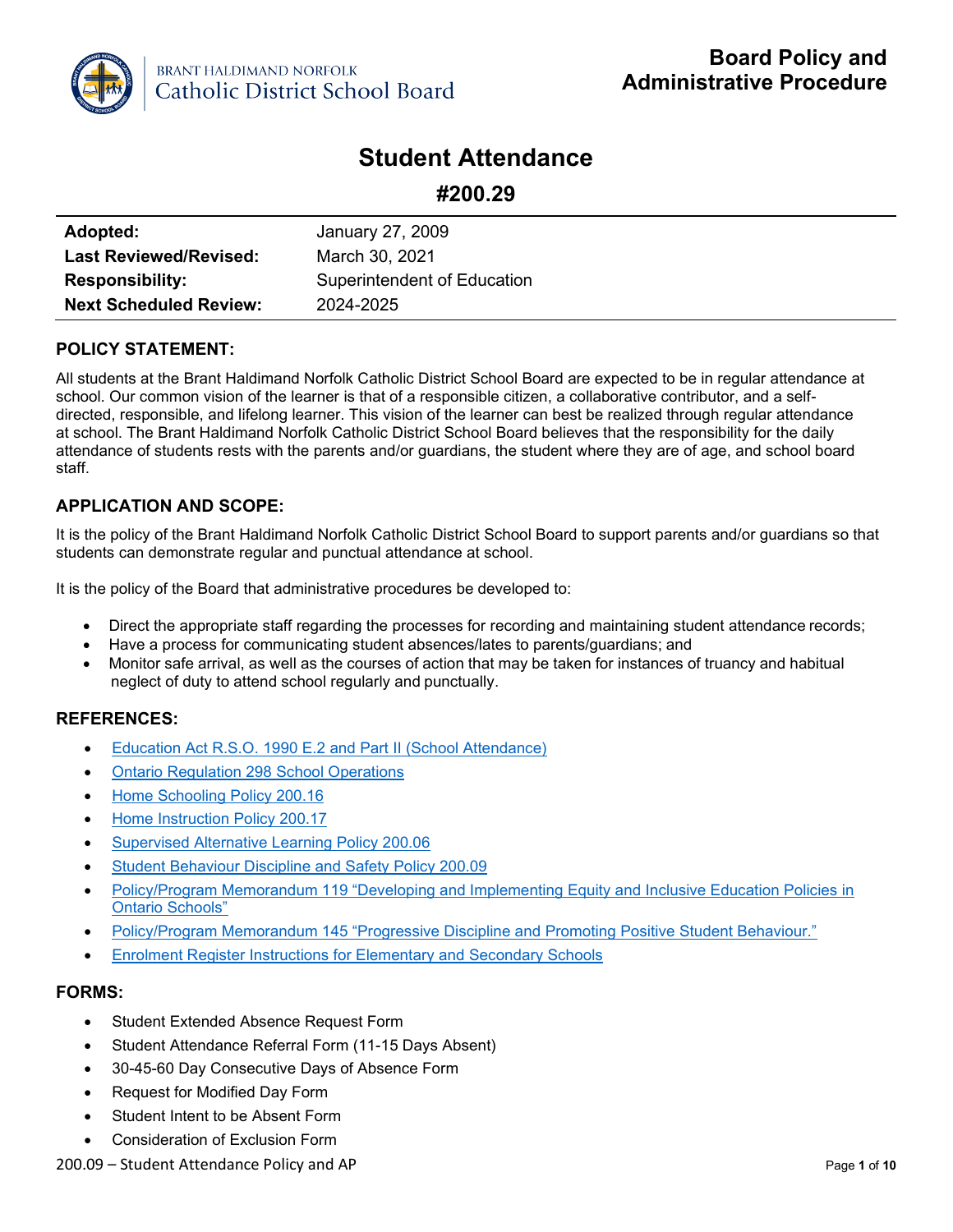

## **APPENDICES:**

- Appendix A: Parent Discussion Guide
- Appendix B: Attendance Exclusion Letter
- Appendix C: Exclusion Appeals

## **DEFINITIONS:**

#### **Student Attendance**

For the purposes of these procedures, *student attendance* refers to regular day-school attendance at a Catholic elementary or secondary school.

### **Guardian (Ed. Act, Part 2, 18)**

In addition to having the meaning ascribed in section 1 (of the Act), includes anyone who has received into his or her home a person, other than his or her own child, of compulsory school age and that person resides with him or her or is in his or her care.

### **Attendance Review Committee**

A committee consisting of Superintendent, Principal, School Attendance Counsellor and any other community representatives as appropriate. Purpose of the committee is to review case and explore other potential strategies.

#### **School Staff**

May include and are not limited to: classroom teachers, Chaplaincy Leader, guidance teachers, child and youth workers, early childhood educators, social workers (attendance counsellors), mental health leads, student success teachers, special education resource teachers, and the principal of Continuing and Alternative Education and other staff the principal deems appropriate.

#### **School Administration**

Any Principal or Vice Principal appointed by the Board.

#### **School Attendance Counsellor**

The Board's social workers are the Board's student attendance counsellors as per the Education Act.

#### **Provincial School Attendance Counsellor (Ed. Act. Part 2, 24 (1))**

The Lieutenant Governor in Council may appoint an officer, to be the Provincial School Attendance Counsellor, who shall, under the direction of the Minister, superintend and direct the enforcement of compulsory school attendance.

## **ADMINISTRATIVE PROCEDURES:**

#### **Information**

#### **The purpose of this administrative procedure is to provide direction to parents, principals school administrators, teachers, support staff and students regarding their respective responsibilities related to regular and punctual attendance at school.**

Requirements (listed below) for school attendance are outlined in Part 2, subsection 21 of the Education Act in statutes and regulations, as well as through guidelines provided to school districts related to the school register (Education Act R.S.O. 1990, Chapter E.2, Part II – School Attendance and O. Reg 298 s. 23).

## **Compulsory School Age**

- Every person who attains the age of six years **on or before** the first school day in September in any year shall attend an elementary or secondary school on every school day from the first school day in September in that year until the person attains the age of 18 years; and
- Every person who attains the age of six years **after** the first school day in September in any year shall attend an elementary or secondary school on every school day from the first school day in September in the next succeeding year until the last school day in June in the year in which the person attains the age of 18 years.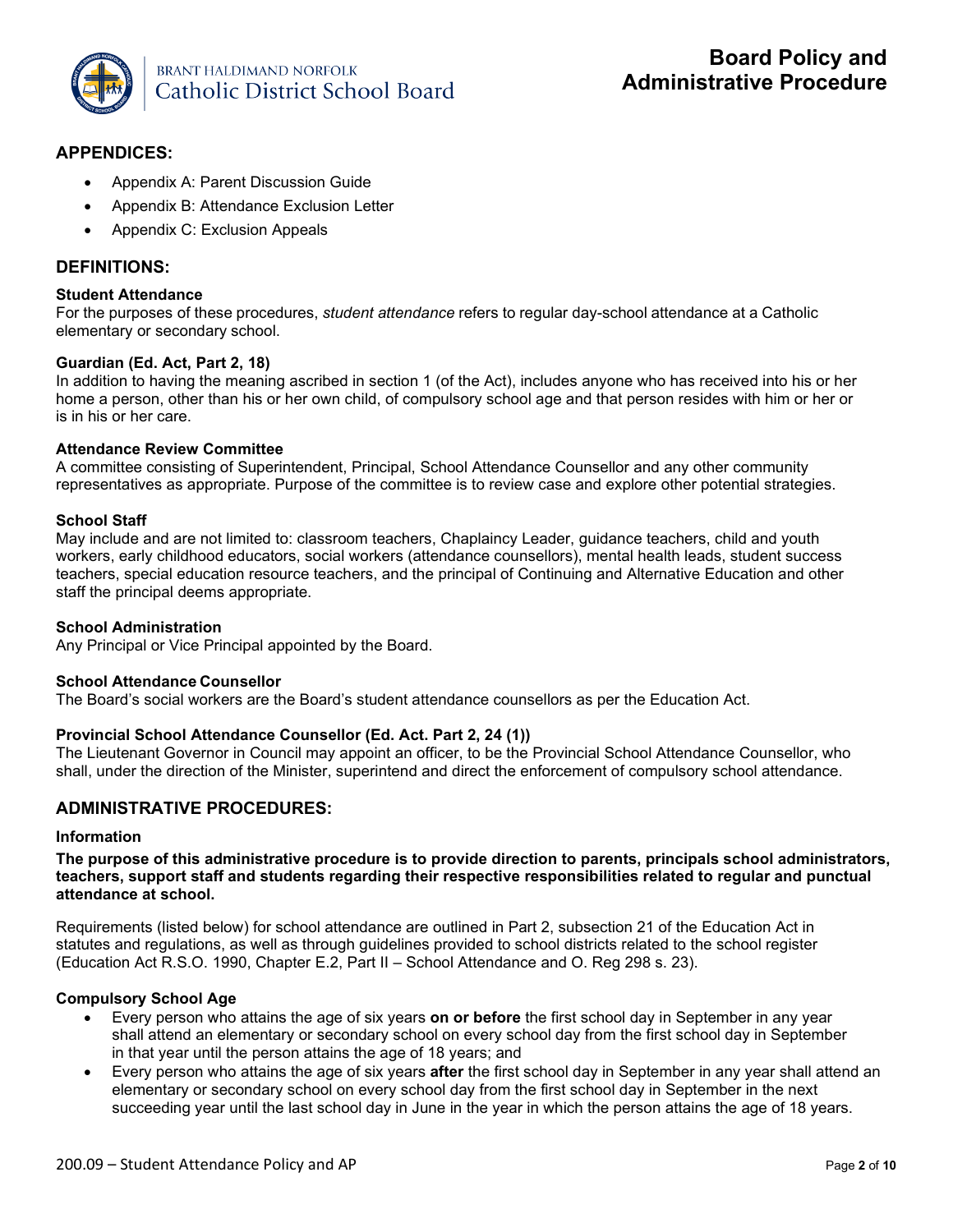

### **Person under Compulsory Age**

• Where a person under compulsory school age has been enrolled as a pupil in an elementary school, this section applies during the period for which the person is enrolled as if he or she were of compulsory school age. 2006, c. 28, s. 5(1)

#### **Participation in Equivalent Learning**

A person shall be considered to be attending school when he or she is participating in equivalent learning if the equivalent learning program, course of study or other activity and the group, organization or entity providing it have been approved under paragraph 3.0.1 of subsection 8 (1). 2006, c. 28, s. 5 (1).

#### **Duty of parent, etc.**

The parent or guardian of a person who is required to attend school under this section shall cause the person to attend school as required by this section unless the person is at least 16 years old and has withdrawn from parental control. 2006, c. 28, s. 5 (1).

#### **Administrative Procedures**

#### **1.0 Student Attendance General Principles**

- **1.1 Cooperation**  Maintaining an effective school environment where regular and punctual school attendance exists, requires the cooperation and collaboration of students, families, district staff and, where necessary, community services.
- **1.2 Promotion**  It is critical that all staff promote regular and punctual attendance at school as a crucial mechanism to ensure improved student achievement. This promotion should be done through communication platforms such as newsletters and announcements on a regular basis. Promotion of good attendance is greatly enhanced with diverse school programming and co-curricular activities are relevant and accessible to students.

## **2.0 Responsibilities for Students and Parents/Guardians**

- **2.1** It is the duty of a parent or guardian of a person who is required to attend school to cause the student to attend school regularly and punctually as required under the Education Act.
- **2.2** All students shall attend classes punctually and regularly.
- **2.3** It is the duty of a parent, or a student where the student is an adult, to give a reason for any student absence or late arrival to the principal or designate before the absence or upon return to school after an absence.
- **2.4** If a student will be absent for an extend period of consecutive days, a parent/guardian must notify the principal using the Student Extended Absence Request form (Form 1).

#### **3.0 Record Keeping, Verification and Reporting**

- **3.1** Students shall be admitted to class if they are returning from an absence or are late once it has been verified by the principal or designate.
- **3.2** Parents shall be promptly contacted by the school when a student is recorded absent, andtheir absence has not been verified.
- **3.3 Elementary Schools**  Student attendance shall be recorded at the beginning of each school day and immediately following the lunch break (the second nutrition break for schools on the balanced school day schedule).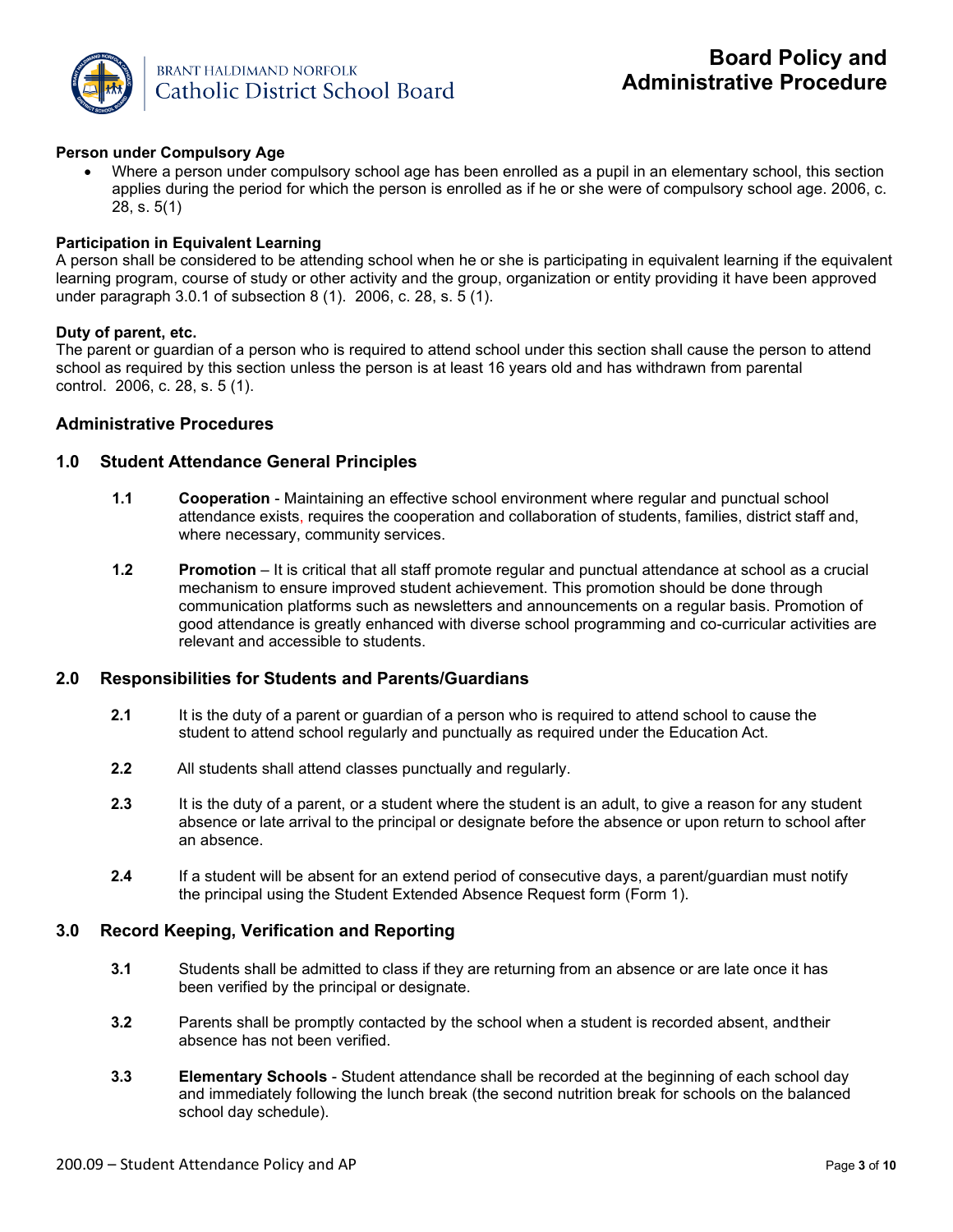

**3.4 Secondary Schools** - Student attendance shall be recorded at the beginning of each period of the school day.

## **4.0 Secretaries**

- **4.1** It is the duty of the school secretary to follow the processes and procedures set out by the administrative procedure and school administrator for:
	- 4.1.1 Maintaining accurate records of student attendance in the Student Management System (e.g., PowerSchool);
	- 4.1.2 Recording and reporting to the principal or designate reasons regarding absence or lateness from parents/guardians or adult students (18+); and
	- 4.1.3 Running attendance summary reports at the request of the administrator (usually monthly).

#### **5.0 Teachers**

- **5.1** It is the legal duty of the classroom teacher to maintain an accurate record of attendance for each class, to report absenteeism and late arrivals promptly to the principal or designate, and to follow the process established bythe principal for admission of students who are late or are returning from an absence.
- **5.2** Teachers shall not readmit a student who is returning to school from an unverified absence or who is late arriving to school unless approved by the principal or designate.
- **5.3** Teachers shall notify the parent/guardian or the adult student and report to the principal or designate in the instance when there are recurring absences that are resulting in a negative impact on student achievement. Suggestion for discussing problematic attendance with parents/guardians are listed in (Appendix A).
- **5.4** Where appropriate, teachers will work with the administrator to follow the steps in the Student Attendance Referral (Form 2).

## **6.0 Principals**

- **6.1** It is the duty of the principal to establish a process for recording daily attendance, promptly reporting unverified absenteeism to parents/guardians, admitting students, verifying reasons for absenteeism or lateness, maintaining accurate records of student attendance and to follow Section 12 of these procedures for supporting students and families with problematic attendance.
- **6.2** When a teacher has reported to the principal or designate regarding recurring absences that are resulting in a negative impact on student achievement, the principal shall follow Section 12 of this procedure.
- **6.3** School Administrators shall review school-wide attendance reports on a monthly basis (at a minimum), to identify students with habitual absenteeism or lateness that is having a negative impact on student achievement and subsequently follow Section 12 of this procedure.
- **6.4** Principals shall communicate the process for attendance recording, verification and reporting to staff, students, and parents on an annual basis (e.g., through staff handbooks, student handbooks and newsletters, etc.).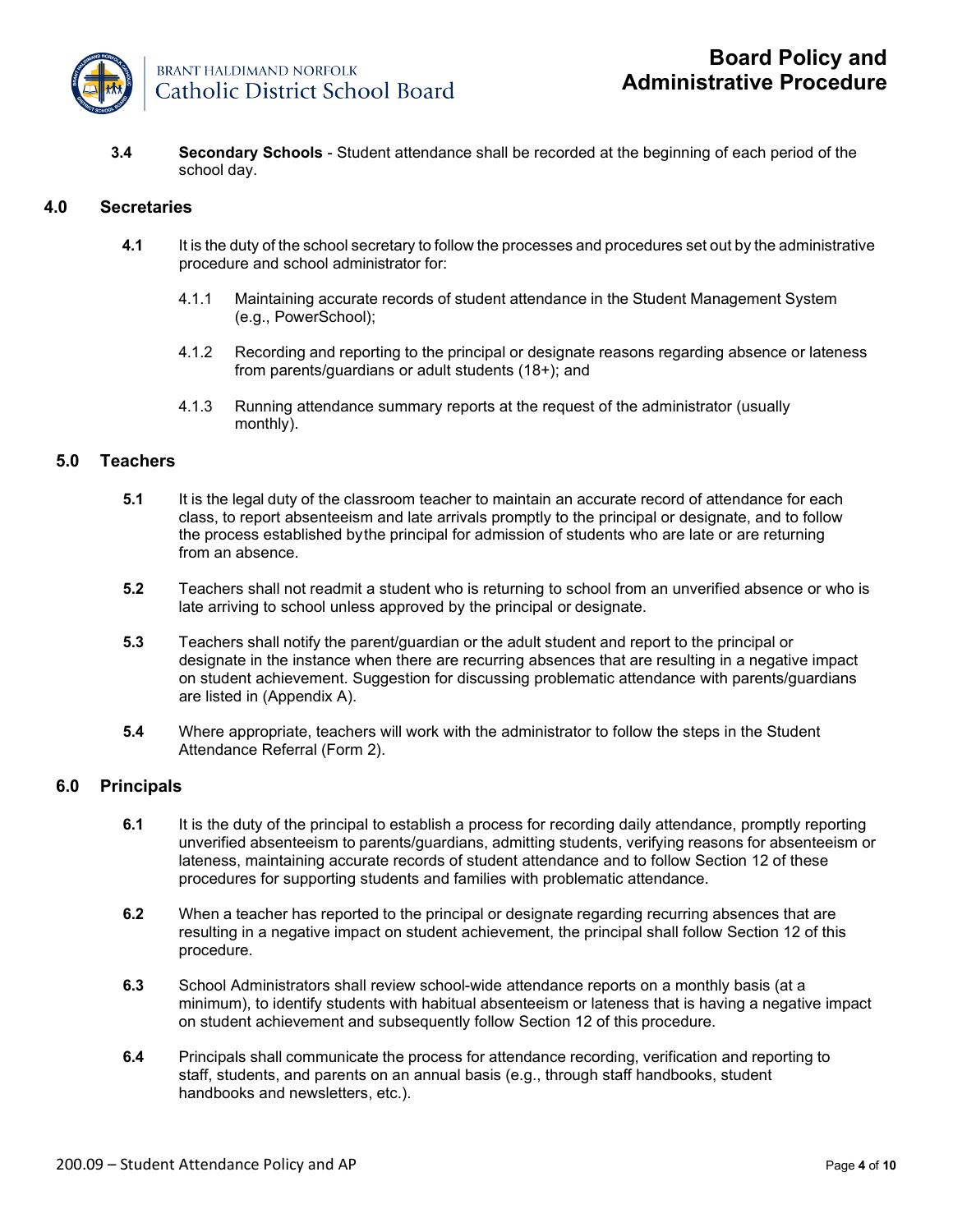

- **6.5** Principals shall report to the School Attendance Counsellor the names of any compulsoryschool age student who has 15 unexcused consecutive absences and continue to notify the School Attendance Counsellor every 15 days thereafter. Principal and Attendance Counselor will document attendance cases such as these using the 30-45-60 Days of Consecutive Absence form (Form 3).
- **6.6** Principals shall report to the School Attendance Counsellor and school supervisory officer the names, ages and residences of all compulsoryschool-aged students who are not attending school as required by law.

### **7.0 Child Subject to Society Care or Supervision**

#### **Elementary School (Ed. Act** 47 **(1))**

A child who is under the care or supervision of a children's aid society, receives child protection services from a children's aid society or resides in a children's residence or foster home within the meaning of the *Child, Youth and Family Services Act, 2017*, and who is otherwise qualified to be admitted to an elementary school, shall be admitted without the payment of a fee to an elementary school operated by the board of the school section or separate school zone, as the case may be, in which the child resides.

#### **Secondary School (Ed. Act 47 (2))**

A child who is under the care or supervision of a children's aid society, receives child protection services from a children's aid society or resides in a children's residence or foster home within the meaning of the *Child, Youth and Family Services Act, 2017*, and who is otherwise qualified to be admitted to a secondary school, shall be admitted without the payment of a fee to a secondary school operated by the board of the secondary school district or separate school zone, as the case may be, in which the child resides.

#### **8.0 Excused from Mandatory Attendance**

A person is excused from attendance at school if:

- a) the person is receiving satisfactory instruction at home or elsewhere;
- b) the person is unable to attend school by reason of sickness or other unavoidable cause supported by official documentation;
- c) transportation is not provided by a board for the person and there is no school that he or she has a right to attend situated,
	- i. within 1.6 kilometres from the person's residence measured by the nearest road if he or she has not attained the age of seven years on or before the first school day in September in the year in question, or
	- ii. within 3.2 kilometres from the person's residence measured by the nearest road if he or she has attained the age of seven years but not the age of 10 years on or before the first school day in September in the year in question,
	- iii. within 4.8 kilometres from the person's residence measured by the nearest road if he or she has attained the age of 10 years on or before the first school day in September in the year in question;
- d) the person has obtained a secondary school graduation diploma or has completed a course that gives equivalent standing;
- e) the person is absent from school for the purpose of receiving instruction in music and the period of absence does not exceed one-half day in any week;
- f) the person is suspended, expelled, or excluded from attendance at school under any Act or under the regulations:
- g) the person is absent on a day regarded as a holy day by the church or religious denomination to which he or she belongs; or
- h) the person is absent or excused as authorized under this Act and the regulations.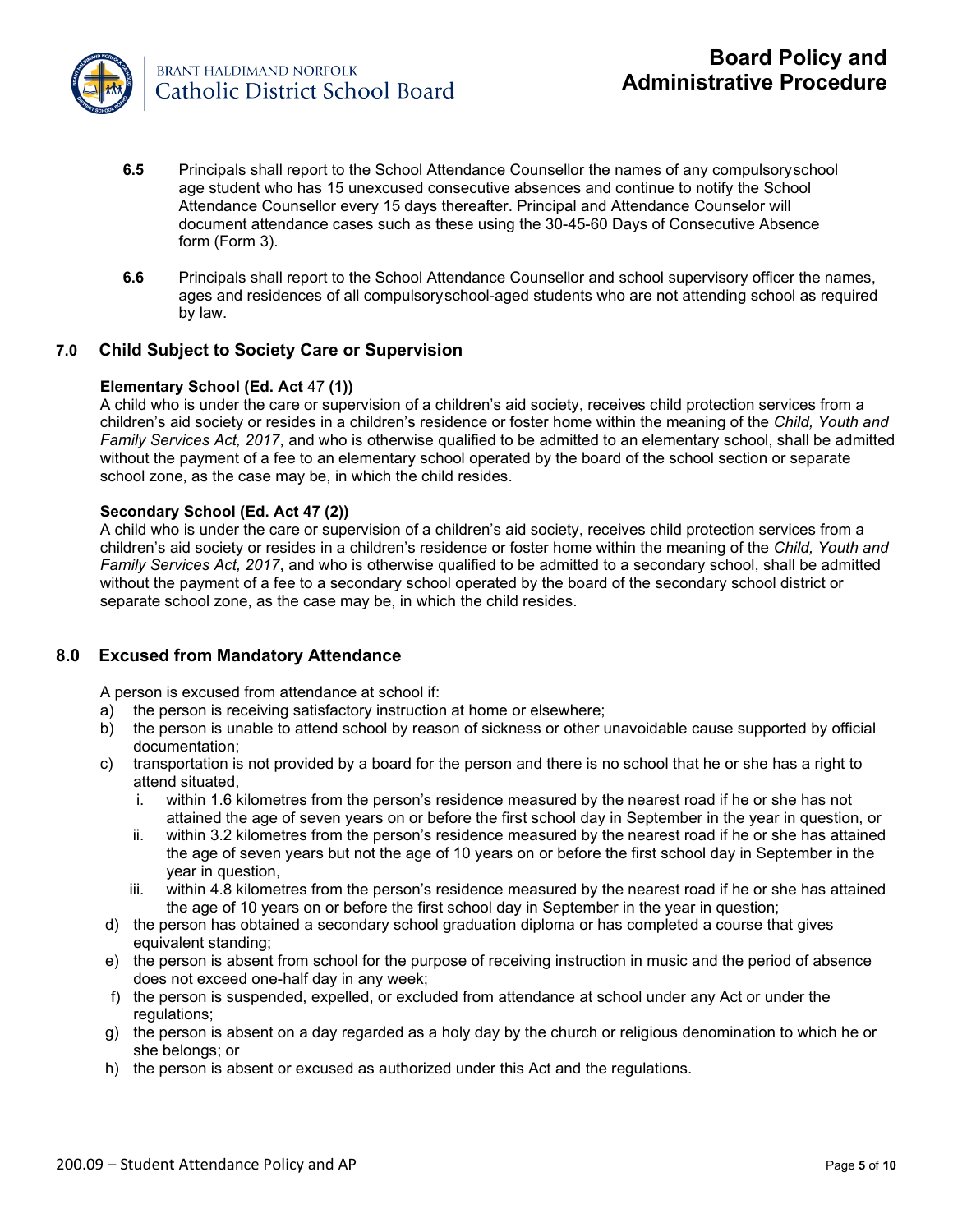

## **9.0 Restrictions of School Attendance**

School attendance may only be restricted by the imposition of a modified day or exclusion in accordance with the Education Act and its regulations and where all other possibilities have been considered. The restriction must be temporary and in accordance with the following processes.

- 9.1 The following outlines the limited and temporary circumstances under which a school administrator may consider imposing a restriction on a pupil's right to attend school full-time. Students of compulsory school age, must receive instruction for a minimum of five (5) hours per day, excluding recesses or scheduled intervals between classes.
- 9.2 There are a limited number of exceptions to compulsory full-time attendance, including where a pupil has been suspended or expelled, or is receiving home schooling.
- 9.3 The Education Act also allows for a school principal to temporarily excuse a pupil from full-time attendance "at the written request of a parent of the pupil or the pupil where the pupil is an adult." Any parent may make such a request, for example, where their child is transferring into a new class or school, and the parent believes that the pupil would be more comfortable with a gradual entry. The Education Act provides for two further exceptions to mandatory full-time school attendance:
- <span id="page-5-0"></span>9.4 **Modified Day** - It is a contravention of the *Education Act* and regulations made thereunder to reduce the length of school day of any pupil except where a temporarily modified day is requested in writing by the pupil's parent, or where the pupil is an exceptional pupil receiving a special education program, and a modified day is an appropriate accommodation of the student's disability-related needs.
	- 9.4.1 The Board may only modify the length of the instructional day to less than five hours where a pupil has been identified and an exceptional pupil and placed in a special education program by an IPRC.
		- (a) An "exceptional pupil" is defined under the *Education Act* as a pupil "*whose behavioural, communicational, intellectual, physical or multiple exceptionalities are such that he or she is considered to need placement in a special education program by a committee*…"[1](#page-5-0) where "committee" refers to an Identification and Placement Review Committee ("IPRC").
		- (b) A "special education program" is defined under the *Education Act* as a program for an exceptional pupil.
	- 9.4.2 Approval for using a modified day as an accommodation for an exceptional pupil in a special education program, must be obtained from the Superintendent of Special Education. Prior to the Superintendent of Special Education considering a request for approval, the school administrator will have considered the student's learning profile, parental input, and whether any other supports would be sufficient to accommodate the student's needs. The school team including system special education staff will contemplate whether:
		- a) an IPRC is appropriate for the pupil;
		- b) any other changes to the pupil's IEP are necessary;
		- c) appropriate strategies and programming are in place;
		- d) the appropriate Special Education and/or Student Support Services personnel could assist with strategies to facilitate full day attendance;
		- e) there are any additional resources that could assist the pupil to maintain full day attendance;
		- f) the pupil would benefit from a modified day;
		- g) the pupil can access remote learning opportunities to augment their program;
		- h) all other possibilities have been carefully considered and deemed insufficient to meet the pupil's needs; and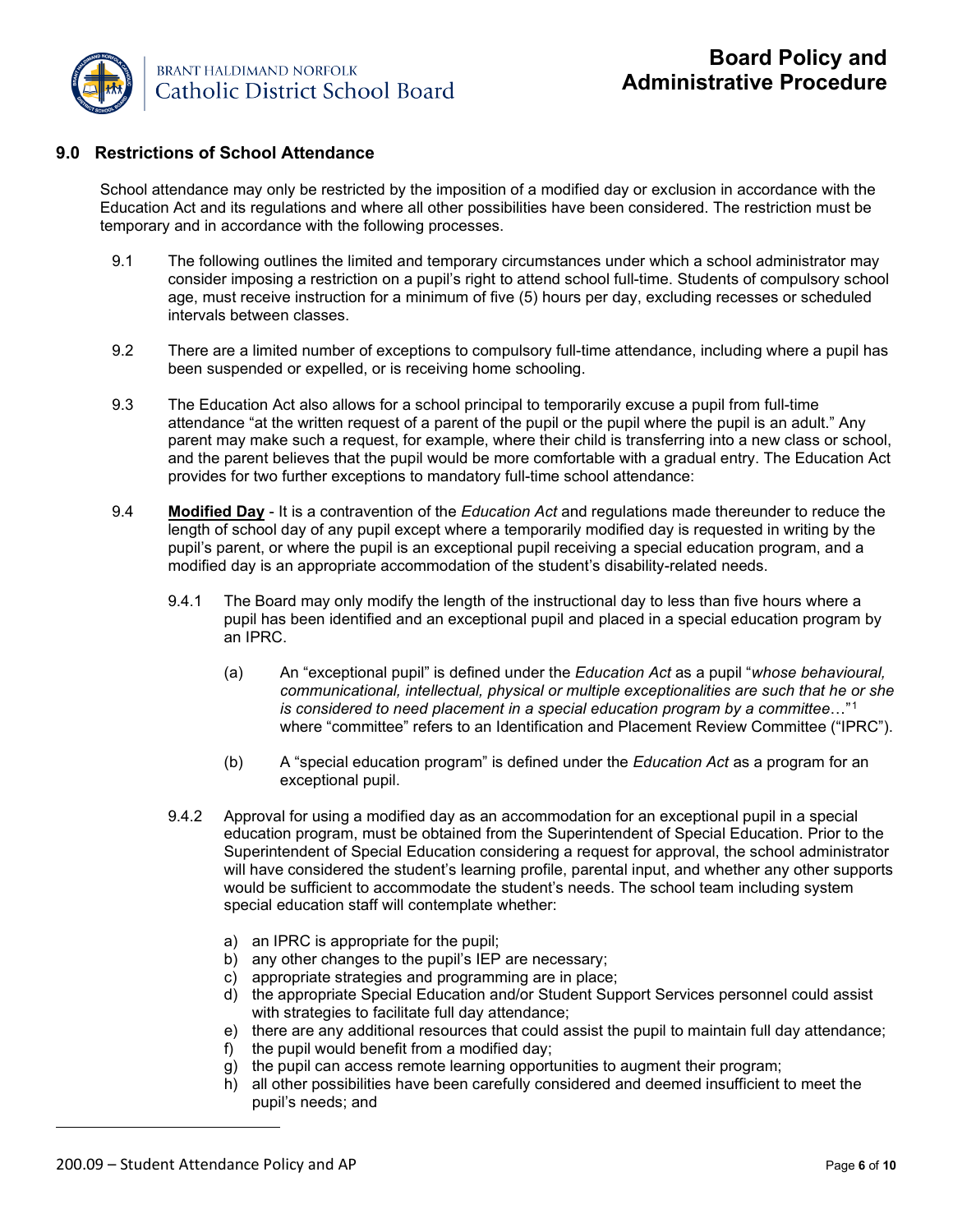

**BRANT HALDIMAND NORFOLK** Catholic District School Board

- i) the suggested timeline for transitioning the student to full day instruction as soon as possible is appropriate.
- 9.4.3 A school administrator who has determined that a modified day is an appropriate accommodation shall complete a copy of the attached "Request for Modified Day" form (Form 4), to be submitted to the Superintendent of Special Education and Superintendent for the family of schools.
- 9.4.4 The Superintendent of Special Education shall consider the request and if approved return a signed copy of the form to the school administrator, indicating a date at which the need for a modified day shall be reviewed.
- 9.4.5 The signed copy of the form shall be stored in the student's OSR.
- 9.4.6 The student's IEP will be updated, and a copy provided to the parent/guardian.
- 9.4.7 If applicable, the school administrator will coordinate the student's revised schedule with Student Transportation Services.
- 9.4.8 The school administrator will contact the parent(s)/guardian(s) to inform them of the Superintendent's decision and to discuss the implementation of the modified day plan, including if applicable any transportation implications, and any changes to the pupil's IEP.
- 9.4.9 The school administrator shall consult regularly with the pupil's teacher and other support providers to monitor the effectiveness of a modified day as an accommodation, and for the purpose of determining the earliest possible opportunity to increase the student's instructional day.
- 9.4.10 The school administrator shall inform the Superintendent of Special Education of the date of the student's return to full-time attendance and record the return date on the Request form.

## **Using Non-Instructional Days ("N") to Record Attendance for Modified Days**

- "N" days are full days, mornings, or afternoons in the school calendar for which individual pupils are not scheduled for in-school instruction. "N" day are not regular days of absence ("A") nor are they "G" days.
- "N" is to be used for pupils who are not scheduled for classes on specific full days, mornings, afternoons similar to how it would be recorded for a student enrolled in an Intensive Behaviour Intervention Program.
	- 9.5 **Exclusion**  Exclusion of a pupil is a measure to be used only as a last result. Under the *Education Act*, it is a duty of a principal to "*refuse to admit to the school or classroom a person whose presence in the school or classroom would in the principal's judgment be detrimental to the physical or mental well-being of the pupils*".
		- 9.5.1 Exclusion is not available as an accommodation of a pupil's disability-related needs and may not be used as a disciplinary measure. A pupil can only be excluded from either a classroom or a school on the grounds that the pupil's continued presence would pose a risk to the physical or mental well-being of other pupils.
		- 9.5.2 The school will continue to provide educational and other services to a pupil during the period when they are prohibited from attending school.
		- 9.5.3 Under the Education Act, a parent may appeal a principal's decision to exclude a pupil to the Board of Trustees.
		- 9.5.4 Before excluding a pupil, a school administrator shall consult with the Family of Schools Superintendent of Education, and/or the Superintendent of Special Education. Prior to consulting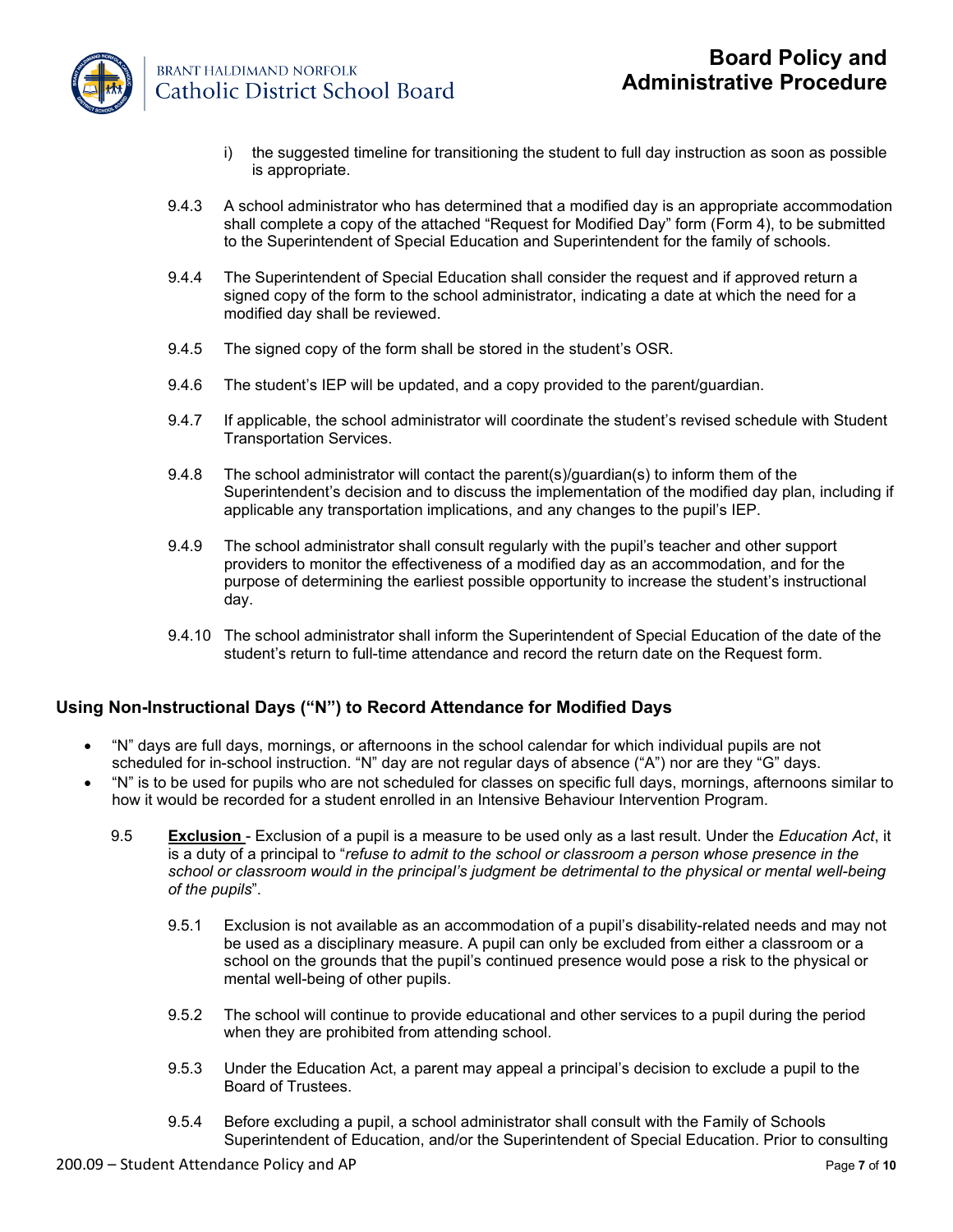

## **BRANT HALDIMAND NORFOLK Catholic District School Board**

with the Superintendent, a school administrator will have:

- a) considered the pupil's learning and behaviour profile;
- b) discussed the pupil's strengths, needs and available supports with the appropriate internal and external service providers;
- c) reviewed whether there are any additional resources that could assist the pupil to maintain safe attendance;
- d) considered how best to provide the pupil with educational services during the period of exclusion;
- e) considered temporary remote learning opportunities to augment programming;
- f) developed a plan which clearly reflects that the exclusion is temporary and includes a strategy and timeline for resuming attendance; and
- g) the Board cannot identify any further means of facilitating a pupil's continued attendance that would allow for a safe school learning environment for students,
- 9.5.5 The Principal shall complete the Consideration of Exclusion form (Form 5) and forward a copy to the Family of Schools Superintendent, with a request for consultation on the exclusion of a pupil.
- 9.5.6 The Superintendent will review the Consideration of Exclusion form and consider whether all other alternatives besides exclusion have been explored, as well as the school administrator's plans for:
	- a) providing ongoing education services to the pupil while they are excluded; and
	- b) the measures to be taken while the pupil is excluded to facilitate their re-entry.
- 9.5.6 Following consultation with the Superintendent, the school administrator determines that a pupil must be excluded, the school administrator or Superintendent will verbally convey this information to the pupil's parent. A letter (Appendix B) formally notifying the parent of the exclusion will be reviewed by the Superintendent and signed by the school administrator, and shall include:
	- a) reference to section 265(1)(m) of the *Education Act*;
	- b) a description of the behaviour putting the student and/or other students' safety at risk;
	- c) steps that will be taken to facilitate the student's safe and successful return to school during the absence;
	- d) the right to appeal, the process to appeal (Appendix C) to the Board of Trustees and contact information for whom the notice of intent to appeal is to be delivered; and
	- e) details of the ongoing education to be provided during the period of the exclusion.
- 9.5.7 The school administrator shall facilitate a pupil's return at the earliest opportunity, consulting regularly with the pupil's parent and support providers to develop a re-entry plan.
- 9.5.8 The Superintendent shall ensure that the school administrator is actively pursuing effective strategies to facilitate the pupil's safe return to school. The school administrator shall inform the Superintendent of the re-entry plan and the date of the student's return to full-time attendance.

#### **10.0 Jurisdiction and Responsibility of Attendance Counsellors**

- 10.1 A School attendance counsellor appointed by a board has jurisdiction and is responsible for the enforcement of compulsory school attendance in respect of every child who is required to attend school.
- 10.2 Upon request by the school principal, the School Attendance Counsellor shall assist with developing strategies and supports for students with irregular attendance as identified in this procedure.
- 10.3 Upon notification by a principal that a student is failing to attend school, the School Attendance Counsellor shall contact the parent/guardian to address school concerns.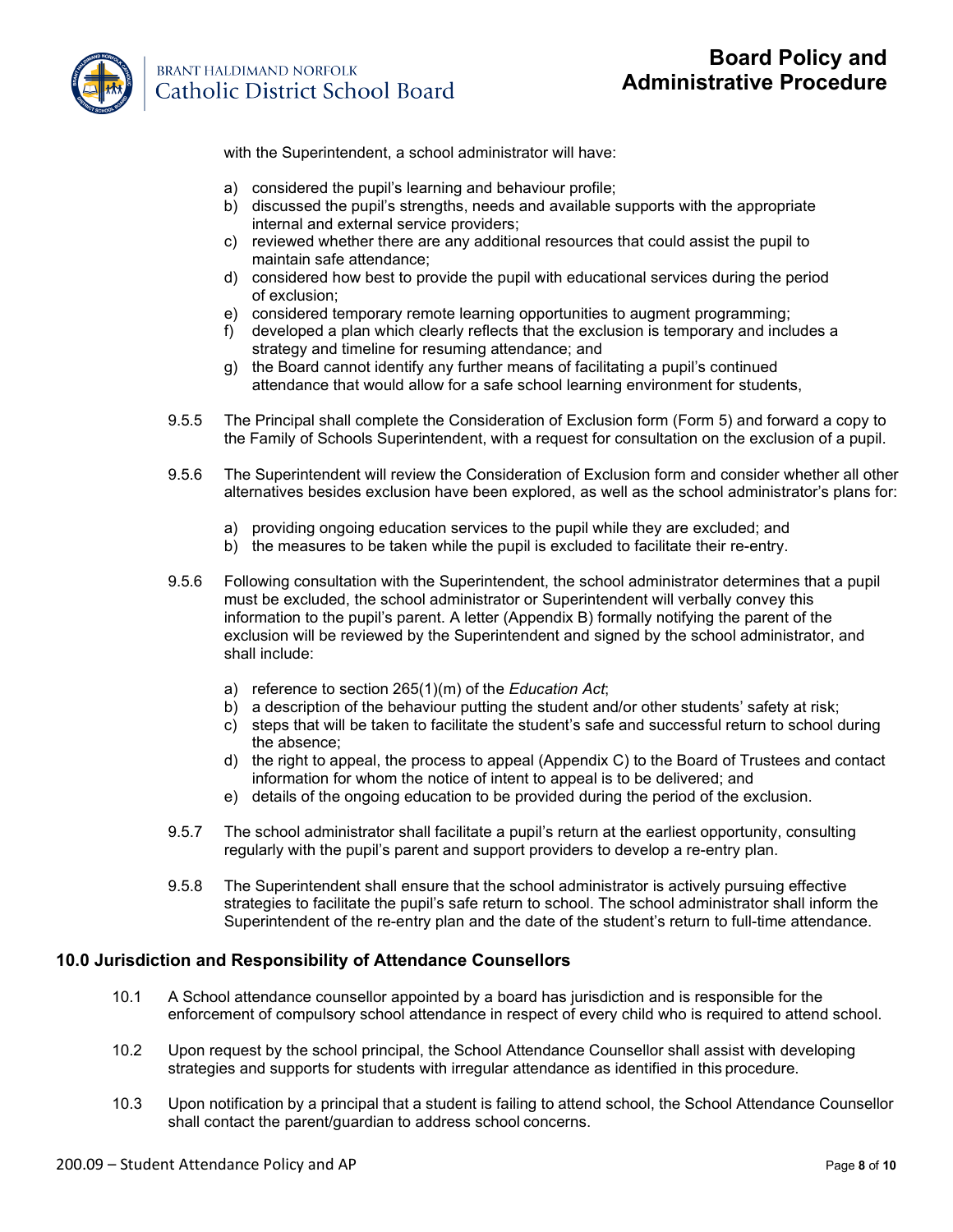

- 10.4 If after several attempts to re-engage students are unsuccessful, the School Attendance Counsellor in consultation with the Superintendent may bring the student to the Attendance Review Committee. The School Attendance Counsellor may also consult with the Provincial Attendance Counsellor.
- 10.5 The Attendance Review Committee meeting may recommend proceeding with charges under the Education Act (for students ages 12-15 and parents of children under the age of 16).

## **11.0 Consecutive Unexcused Absences 15 – 30 – 45 – 60 Days (Form 3)**

- 11.1 The School Attendance Counsellor, upon receipt of written referral for a student of compulsory school age with 11-15 unexplained consecutive absences from school shall make contact with the parent orguardian regarding the reasons for the absenteeism and provide support for the family to re-engage the student in an approved educational program under the Education Act.The School Attendance Counsellor shall update the principal in writing at 15 day intervals, with respect to the progress of the student regarding attendance and/or the involvement of community partners assisting in addressing factors which may be contributing to poor attendance. Principals must consult the most current *Enrolment Register Instructions for Elementary and Secondary Schools* when determining whether a specific student can remain on roll.
- 11.2 If the Attendance Counsellor is unsuccessful in their attempts to communicate with the pupil or pupil's parents/guardians, then the pupil shall be removed from the register. After the pupil has been removed from the register the principal must still attempt to contact the pupil and/or the pupil's parent/or guardian. If the principal is unsuccessful it is the obligation of the board to contact social agencies or the police to establish if there is any knowledge of the pupil's whereabouts or to confirm a change of address for the pupil.
- 11.3 If after several attempts to re-engage students are unsuccessful, the School Attendance Counsellor in consultation with the Superintendent may bring the student to the Attendance Review Committee. The School Attendance Counsellor may also consult with the Provincial Attendance Counsellor.
- 11.4 The Attendance Review Committee meeting may recommend proceeding with charges under the Education Act (for students ages 12-15 and parents of children under the age of 16). If proceeding with charges, the School Attendance Counsellor shall give written notice to theparent or guardian for the student to attend and shall advise the parent or guardian, in writing, of the provisions of subsection 24 (2). R.S.O. 1990, c.E.2, s. 26 (4).

## **12.0 Guidelines of Supports for Students and Families**

- 12.0 Problematic Attendance Impacting Student Achievement Supports and Interventions In the instance where a student has more than five absences or is habitually late and/or the student's attendance is having a substantively negative impact on student achievement, the Principal shall establish strategies to improve student attendance and shall consider the following approaches:
	- **Step One** Teacher to contact parent/guardian, or adult student (where appropriate) to identify the reasons for the irregular attendance or punctuality, to collaborate on strategies and supports to improve attendance, to implement the strategies, and to follow up on the success of the strategies in a timely fashion.
	- **Step Two** If attendance does not improve sufficiently, the teacher may need to implement progressive discipline measure to correct the behaviour. If attendance does not improve the teacher will notify the principal.
	- **Step Three** If attendance has not improved sufficiently as deemed by the principal, the principal or designate will consult with the school Attendance Counsellor, meet with the parent/guardian or student (where appropriate) and other school staff to identify the reasons for the irregular attendance or punctuality, to collaborate on strategies to improve attendance, to implement the strategies and to follow up on the success of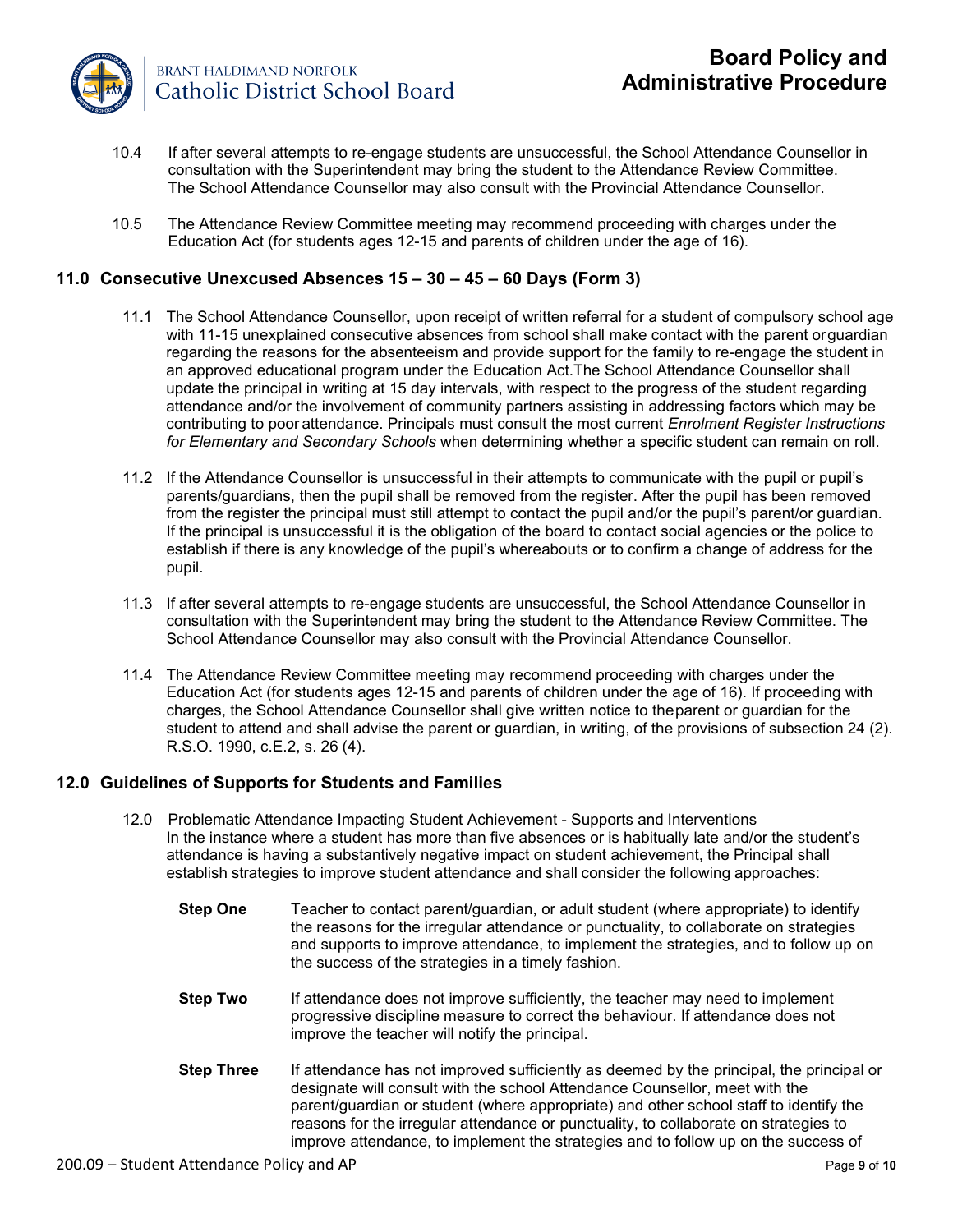

**BRANT HALDIMAND NORFOLK** Catholic District School Board

the strategies in a timely fashion.

- **Step Four** If attendance has not improved sufficiently as deemed by the principal, a letter shall be sent home and a second meeting is to be set up with the parents and/or student where appropriate and would include the Attendance Counsellor.
- **Step Five** If attendance has not improved sufficiently as deemed by the principal, he/she will continue to refer the student to the School Attendance Counsellor.

## **13.0 Approved Extended Absences**

- 13.0 Although not encouraged, families may need for various reasons, to request an extended period of consecutive absences for their child(ren).
- 13.1 For planned consecutive absences up to 14 days, a Student Extended Absence Request form (Form 1) will be used, and the absence will be recorded as a General Absence using 'G' code during that time.
- 13.2 For planned consecutive absences of 15 days or more, an alternative program of study must be approved by the Principal. The Intent to be Absent form (Form 6) will be used.
	- a) If the student has an approved alternative program of study, the school can record as General Absence 'G' for the dates specified on the form and beyond the  $15<sup>th</sup>$  day.
	- b) If the student does not have an approved alternative program of study the school will record as an Absence using 'A' code the  $15<sup>th</sup>$  day and beyond.
	- c) A copy of this form will be forwarded to the Attendance Counsellor (only for compulsory school aged students) should the student not return on the Return to School Date indicated, and the absence will be recorded as an Absence using 'A' code. The 15 day absence rule will begin to apply on the first date of non-attendance after the indicated return to school date.
- 13.4 Absences that were initially approved through the Student Extended Absence Request process that surpass 14 consecutive days must be reported as an Absence 'A' from the 15<sup>th</sup> day forward. The school must contact the parent/guardian in this situation to determine next steps.

## **14.0 Truancy and Habitual Neglect of Duty**

In the instance where a student is truant or demonstrates a habitual neglect of their duty to attend school punctually and regularly, they may, at the discretion of the Principal, be subject to progressive discipline as set out in Board policy.

## **15.0 Alternative Course or Program**

Where the pupil has clearly demonstrated to the principal that the pupil is not competent to undertake a particular course or program of studies, the pupil may take a prerequisite course, or select with the approval of the principal and the parent/guardian where applicable, an appropriate alternative course or program offered by the Board.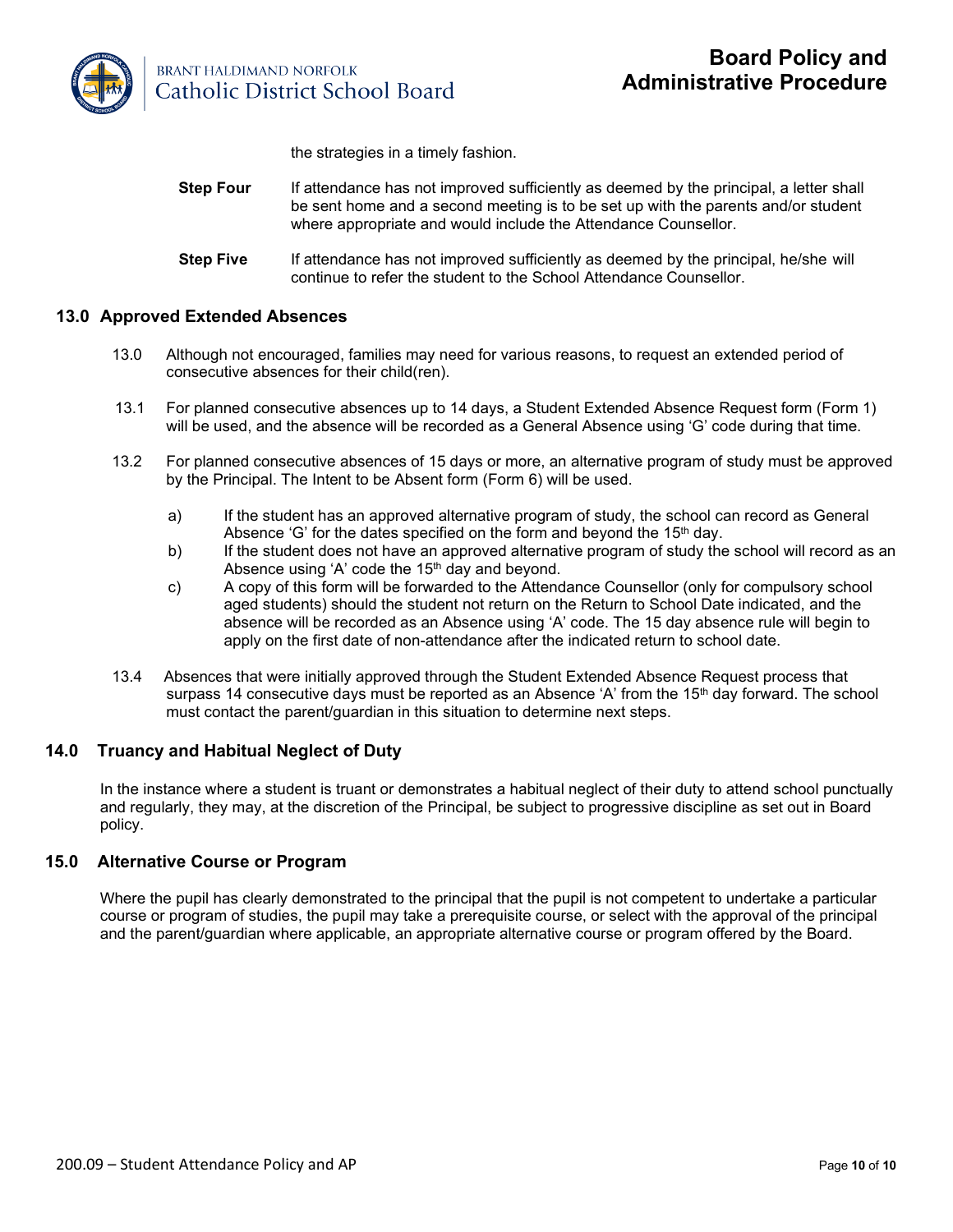

# **PARENT DISCUSSION GUIDE – Attendance Concerns**

|          | <b>Agenda Checklist</b>                |                                                     |                                               |  |
|----------|----------------------------------------|-----------------------------------------------------|-----------------------------------------------|--|
| $\circ$  | Attendance summary provided.           | $\circ$                                             | Reasons for irregular attendance or           |  |
|          |                                        |                                                     | punctuality discussed.                        |  |
| $\circ$  | Strategies to improve attendance       | Date set for follow-up meeting to assess<br>$\circ$ |                                               |  |
|          | discussed and agreed upon.             |                                                     | success of the strategies.                    |  |
| $\circ$  | Request medical documentation          | $\circ$                                             | Maintain detailed notes of all conversations. |  |
|          | <b>Possible Strategies</b>             |                                                     |                                               |  |
| $\Omega$ | Referral to medical professional.      | $\circ$                                             | Changes to student schedule to improve        |  |
|          |                                        |                                                     | organization.                                 |  |
| $\circ$  | Referral to school supports to improve | $\circ$                                             | Referral to community services for support.   |  |
|          | achievement.                           | $\circ$                                             | Refer to Alternative Learning (Secondary)     |  |
|          | <b>Considerations</b>                  |                                                     |                                               |  |
| $\circ$  | Detailed notes should be kept on file. | $\circ$                                             | Medical documentation should be kept on file. |  |
| $\circ$  | Teacher or principal meeting notes     | $\circ$                                             | Maintain records of all contact and attempted |  |
|          | should include the student name, date  |                                                     | contacts with parents/guardians and adult     |  |
|          | of birth, OEN and IEP designation (if  |                                                     | students.                                     |  |
|          | appropriate).                          |                                                     |                                               |  |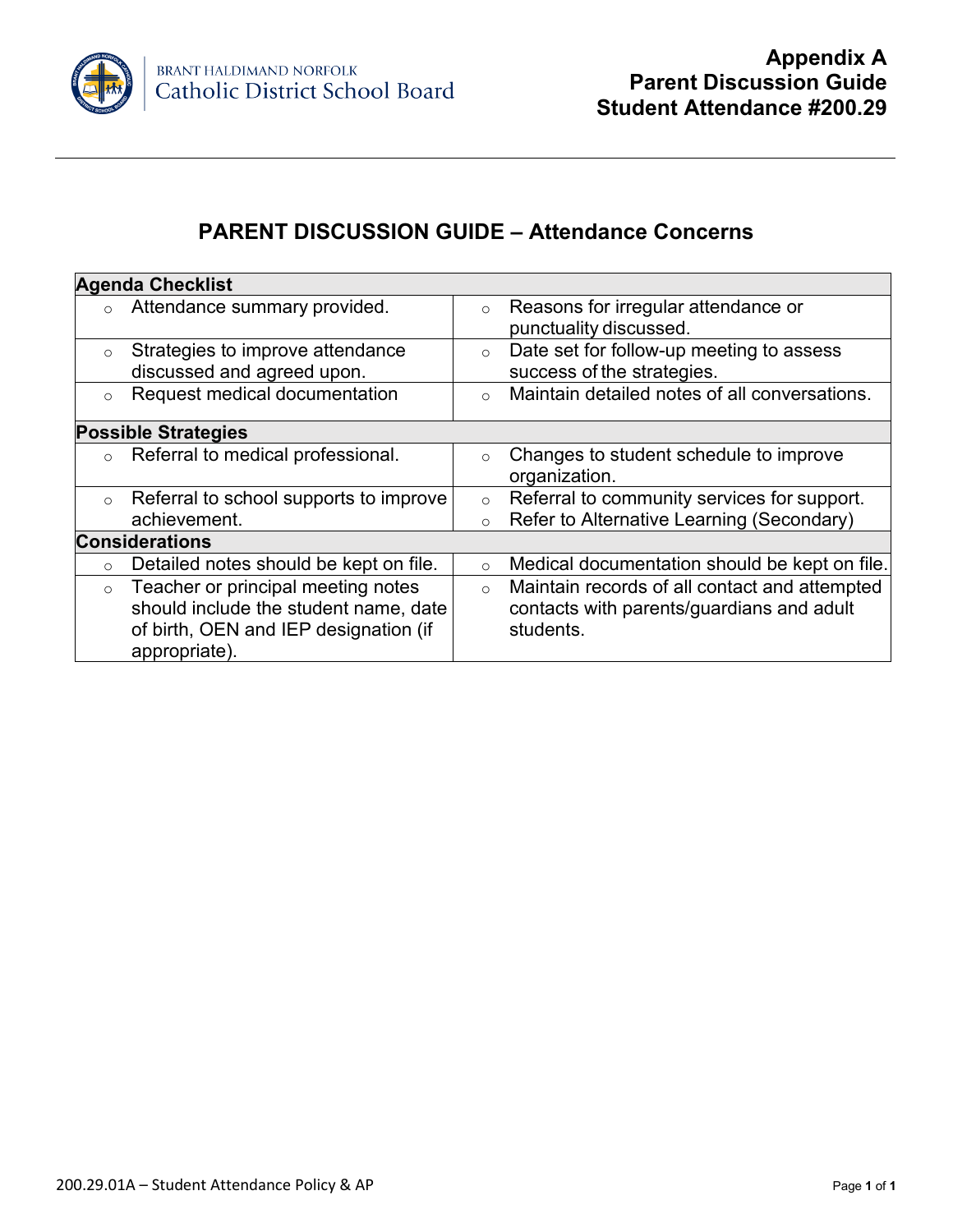

Insert School Letterhead

Date

Name of recipient (parent/guardian or adult student) Address of recipient

Dear Recipient:

Re: Name of student (d.o.b.)

Pursuant to s.265(1)(m) of the Education Act, it is my duty to inform you that name of student is excluded from attending name of school, or any other school of the Brant Haldimand Norfolk Catholic District School Board until further notice. This decision is based upon the investigation and discussions regarding (provided a very brief and factual description in consultation the FOS SO), whereupon it was determined that student's name's presence at school poses an unacceptable safety risk to students and/or staff.

An exclusion from school is not intended to be disciplinary; rather, it is a temporary strategy to support educational programming and mitigate safety risks. While excluded from school, name of student will be eligible for academic and non-academic supports from Board staff.

A successful and safe re-entry to school is the ultimate goal of an exclusion, and will be considered when the following conditions have been met:

Indicate one for more of the appropriate conditions, specific to your situation:

- *A significant reduction in (student's name) unsafe behaviour*
- *No evidence that (Student Name) is engaging in concerning behaviour*
- *Evidence that (Student Name) understands the concerns related to the previous behaviour*
- *That (student name) participates in any assessment recommended by a medicalprofessional, and follows all treatment recommendations*
- *That (student name) is involved in counselling and there are indications that (student name) is responding positively to this intervention*
- *Indications that (Student Name) is participating positively with Board staff to work towards re-entry*
- *An updated risk assessment indicates a reduced, acceptable level of risk for (student name)*
- *Others specific to the situation.*

I would welcome a monitoring meeting with you ideally enter timeline-3 days, one week, one month after the start of the exclusion. Please contact me to make that arrangement. At the monitoring meeting, members of our Team and I will provide feedback on the progress of supports put in place, and we would welcome your thoughts and suggestions. We will also plan for future meetings at that time.

You have the right to appeal this exclusion to the Board of Trustees of the Brant Haldimand Catholic District School Board. The process is outlined in the attached document.

If you have any questions regarding the exclusion, please do not hesitate to contact me.

Sincerely,

Name Principal, School School Phone Number

cc: SO's name, Superintendent of Education SO's name, Superintendent of Special Education Ontario Student Record

200.29.02B – Student Attendance Policy & AP Page **1** of **1**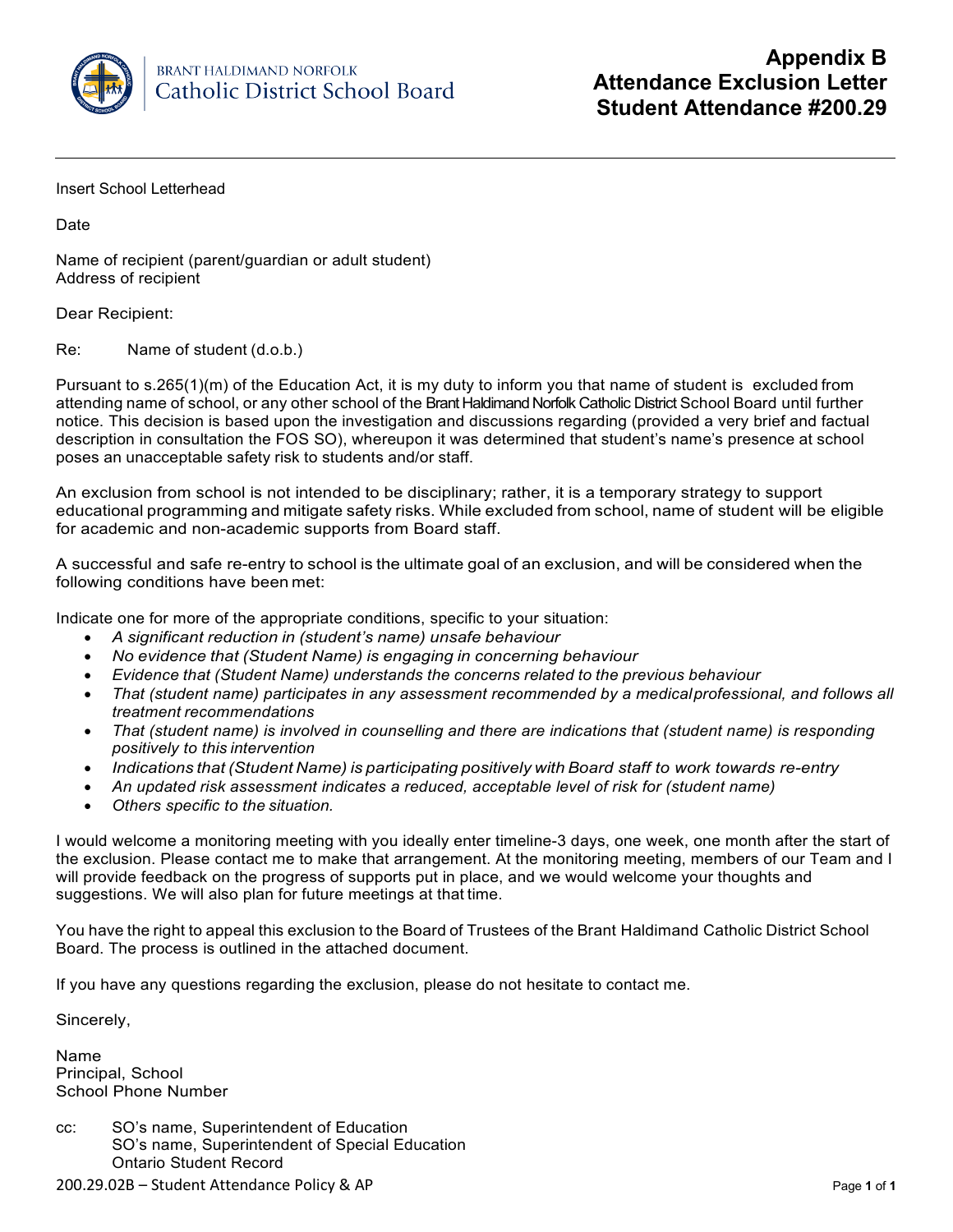

*(Sent to Parents/guardians with the Exclusion letter-more detailed Appeal process is in our internal Document)*

## **EXCLUSION APPEALS**

When a student's parent/guardian, an adult student, or a student 16 or 17 years old and withdrawn from parental control (the appellant), disagrees with the decision of the Principal to exclude, they may appeal the decision.

## **Appeal Process**

- 1.0 The Appellant must submit written notice of the intention to appeal to the Director of Education (or designate) within 10 days of the commencement of the exclusion.
- 2.0 An exclusion appeal does not stay the exclusion.
- 3.0 The full Board of Trustees will hear exclusion appeals, as per 265(1)(m) of the*EducationAct.*
- 4.0 The appeal will be heard within 20 school days of receiving the notice of intention to appeal (unless otherwise agreed upon by the parties).
- 5.0 The Appellant may argue that rights pursuant to the Ontario *Human RightsCode* have been infringed. A separate right to apply to the *Human Rights Tribunal of Ontario* exists for the Appellant.
- 6.0 The director or designate will confirm with the Appellant receipt of the notice to appeal and that a *Review* of the exclusion will take place.

#### **Step 1: Review**

- 7.0 The Appellant will be given the opportunity to discuss the matter with the Director of Education (or designate). The Director of Education or Designate will consult with all appropriate parties to determine a possible modification or repeal of the exclusion.
- 8.0 The Appellant will be provided written notice of the review decision.
- 9.0 If a resolution is not achieved as a result of the *Review* and the exclusion is upheld, the Appeal will proceed.

## **Step 2: Preparing for the Appeal**

- 1.0 Where the exclusion is upheld upon review, and the Appellant chooses to continue with the appeal, the Director of Education (or designate) will coordinate the Appeal.
- 2.0 The Appellant will receive the date and time of the exclusion appeal, a guide to the process for the appeal and will be informed of their responsibility to provide to the Director of Education (or designate) at least 3 days prior to the Appeal the materials that the Appellant will present to the Trustees.
- 3.0 The Appellant will receive the materials to be presented by the Board at the appeal, at least 5 days prior to the appeal.
- 4.0 The Appellant may be represented by legal counsel at the appeal and/or be accompanied by an advocate or support person. Notice of the intent to bring legal counsel must be shared by the Appellant with the Director of Education (or designate) at least 5 days prior to the appeal; in such case, the Board will arrange for individual counsel for both the Principal and the Trustees. Failure to provide adequate notice with respect to legal counsel will result in adjournment of the appeal.
- 5.0 Trustees will deliberate the appeal under the direction of the Board Chair. The options for consideration by the Trustees are:
	- 5.1 Uphold the exclusion.
	- 5.2 Reject the exclusion and direct senior administration to consider other options to exclusion.
- 6.0 If, during deliberations, Trustees require additional information from either party to the appeal, it may be necessary to re-convene the appeal to receive that information.
- 7.0 A written decision will be sent to the parties to the appeal by the Director of Education (or designate).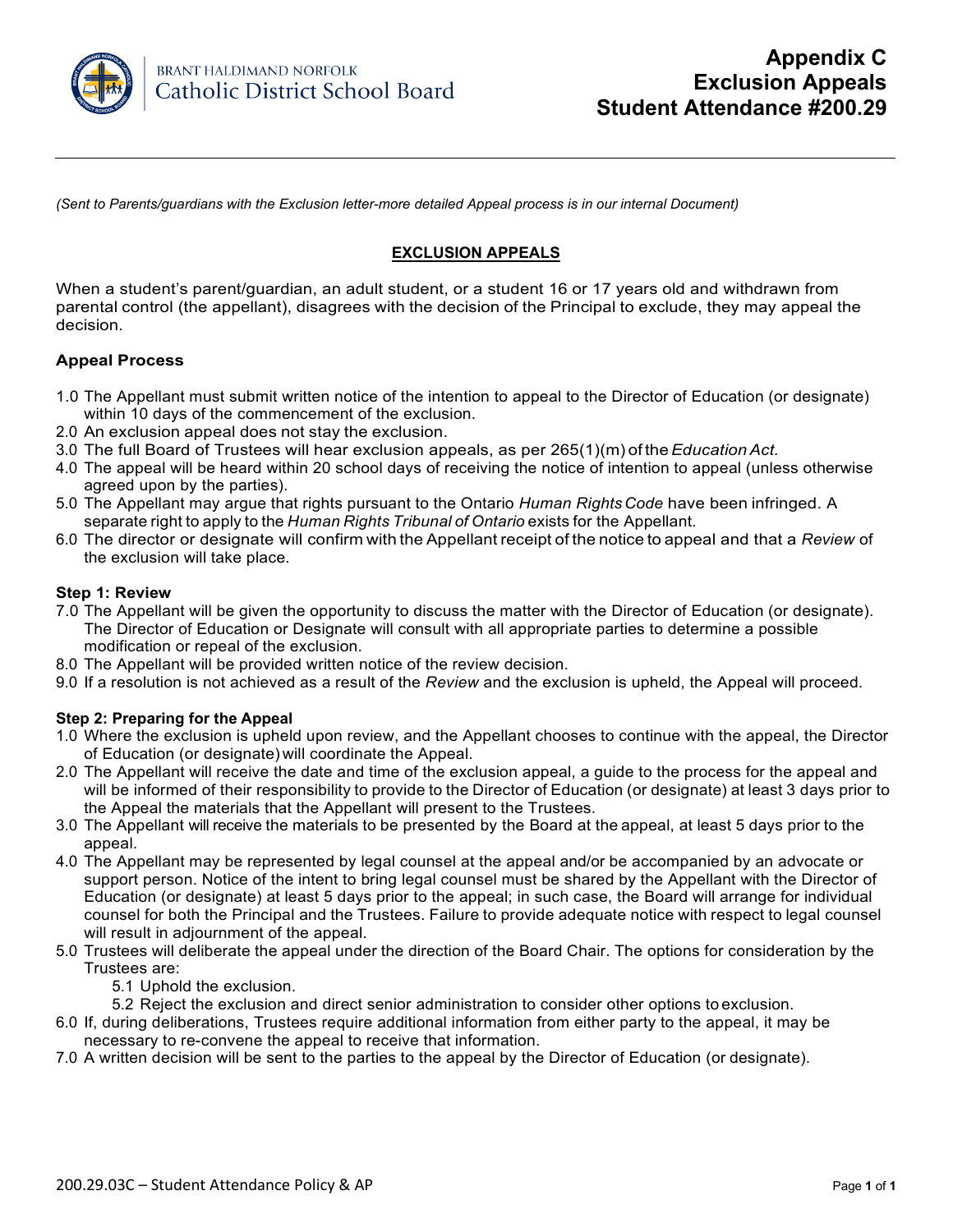

## **STUDENT EXTENDED ABSENCE REQUEST (14 days or less)**

## **A. STUDENT INFORMATION:**

| Surname                                     | <b>Given Name</b> | D.O.B:<br>year/month/day    | School: |
|---------------------------------------------|-------------------|-----------------------------|---------|
| Address (Street/Lot/Conc./town/Postal Code) |                   | Telephone: ________________ | Grade:  |
| Parent/Guardian (Mr./Mrs./Miss/Mr. & Mrs.)  |                   |                             |         |
| В.<br><b>REQUEST:</b>                       |                   |                             |         |
| Dates of absence: from                      | to                |                             |         |
| Reason for absence:                         |                   |                             |         |

We, the undersigned:

- a) request that our child be excused from school temporarily in accordance with Regulation 298 S.23(3)
- b) realize that the school may or may not give permission for the absence;
- c) accept the responsibility for any lack of school progress or failure that may result from the absence;
- d) acknowledge that absence from school may be detrimental to the educational progress and achievement of the student; and
- e) realize that school work, assignments or tests missed during such absence may restrict the school's ability to fully evaluate a student's performance.

\_\_\_\_\_\_\_\_\_\_\_\_\_\_\_\_\_\_\_\_\_\_\_\_\_\_\_\_\_\_\_\_\_\_\_\_\_\_\_ \_\_\_\_\_\_\_\_\_\_\_\_\_\_\_\_\_\_\_\_\_\_\_\_\_\_\_\_\_\_\_\_\_\_ Parent's/Guardian Signature Student's Signature (secondary only)

## **C. ACKNOWLEDGEMENT OF RECEIPT:**

\_\_\_\_\_\_\_\_\_\_\_\_\_\_\_\_\_\_\_\_\_\_\_\_\_\_\_\_\_\_\_\_\_\_\_\_\_\_\_\_ \_\_\_\_\_\_\_\_\_\_\_\_\_\_\_\_\_\_\_\_\_\_\_\_\_\_\_\_\_\_\_\_\_\_ School Administrator **Date** 

*The principal to retain copy on file.* 

#### **Disclaimer**

Information on this form is collected pursuant to the board's responsibilities set out in the Education Act and protected in accordance with the Municipal Freedom of Information and Protection of Privacy Act. Information on this form will be used to administer the Student Extended Absence Request. Questions regarding the collection of this information should be directed to the Freedom of Information Officer, Brant Haldimand Norfolk Catholic District School Board, 322 Fairview Drive, Brantford, ON, N3T 5M8 (Telephone 519-756-6505, Ext. 234).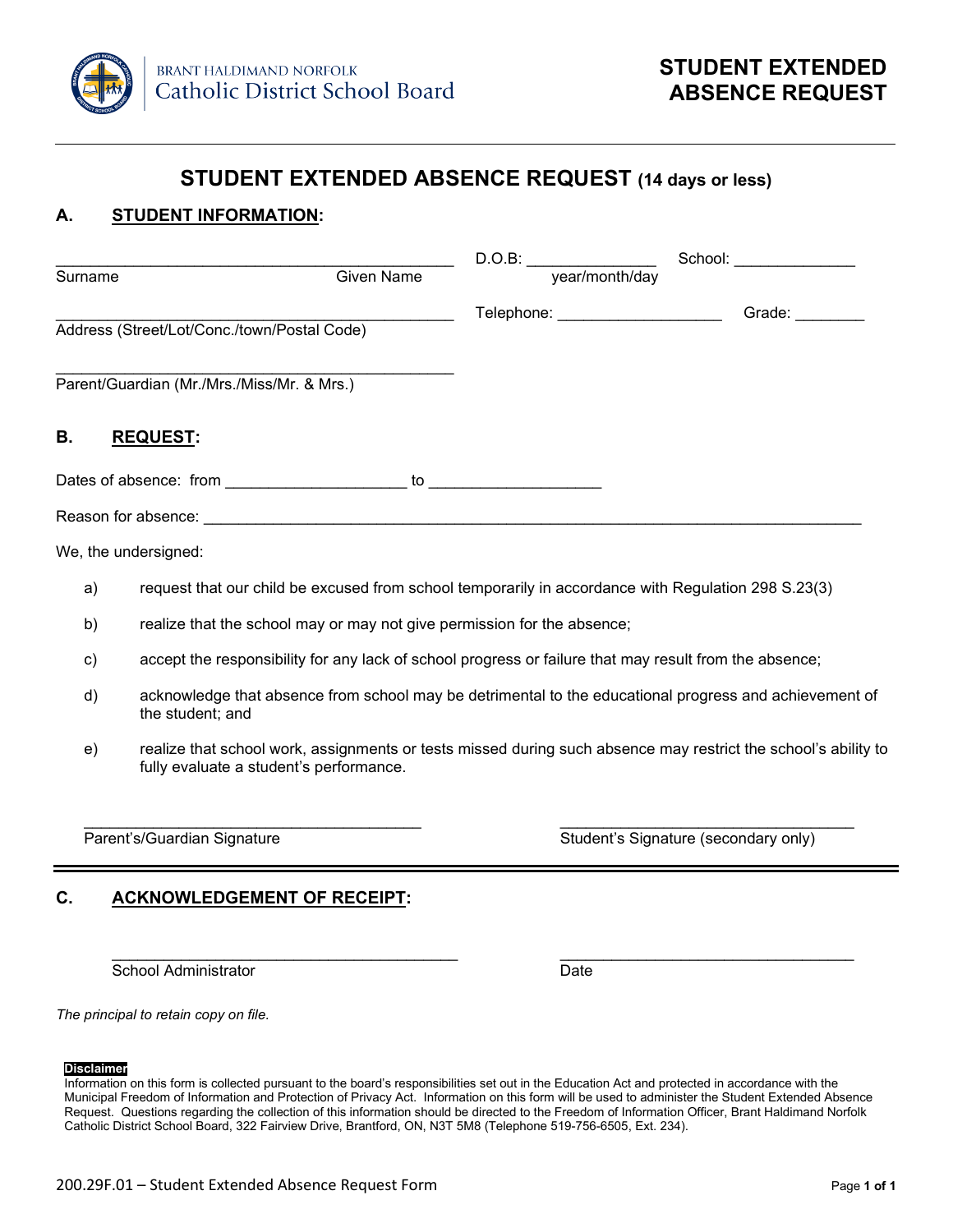

## **STUDENT ATTENDANCE REFERRAL (11-15 DAYS ABSENT)**

| <b>STUDENT/SCHOOL INFORMATION</b>                             |           | Date                 |                |  |
|---------------------------------------------------------------|-----------|----------------------|----------------|--|
| Student name                                                  |           | D.O.B./Age           |                |  |
| School                                                        |           | Grade                |                |  |
| Parent/guardian                                               |           | Principal/VP         |                |  |
| Home address                                                  |           | Home phone           |                |  |
| <b>IEP</b>                                                    | No<br>Yes | Identification       |                |  |
| <b>Step One - Teacher Intervention</b>                        |           |                      |                |  |
| Teacher Name(s)                                               |           | # of days absent     | # days of late |  |
| Notes from<br>contact(s) with<br>Parent/Guardian              |           | Date(s)<br>contacted |                |  |
| Notes from<br>contact(s) with<br>student                      |           | Date(s)<br>contacted |                |  |
| Referral to Principal                                         |           | Date:                |                |  |
| <b>Step Two - Principal Intervention</b>                      |           |                      |                |  |
| # days absent                                                 |           | # of days late       |                |  |
| Notes from<br>contact(s) with<br>Parent/Guardian              |           | Date(s) contacted    |                |  |
| Notes from<br>contact(s) with<br>student                      |           | Date(s) contacted    |                |  |
| Consultation with Attendance Counsellor<br>Date:              |           |                      |                |  |
| Step Three - Principal and Attendance Counsellor intervention |           |                      |                |  |
| # of days absent                                              |           | # of days late       |                |  |
| Notes from<br>Contact(s) with<br>Parent/Guardian              |           | Date(s) contacted    |                |  |
| Notes from<br>contact(s) with<br>student                      |           | Date(s) contacted    |                |  |
| School attendance letter sent                                 |           | Date:                |                |  |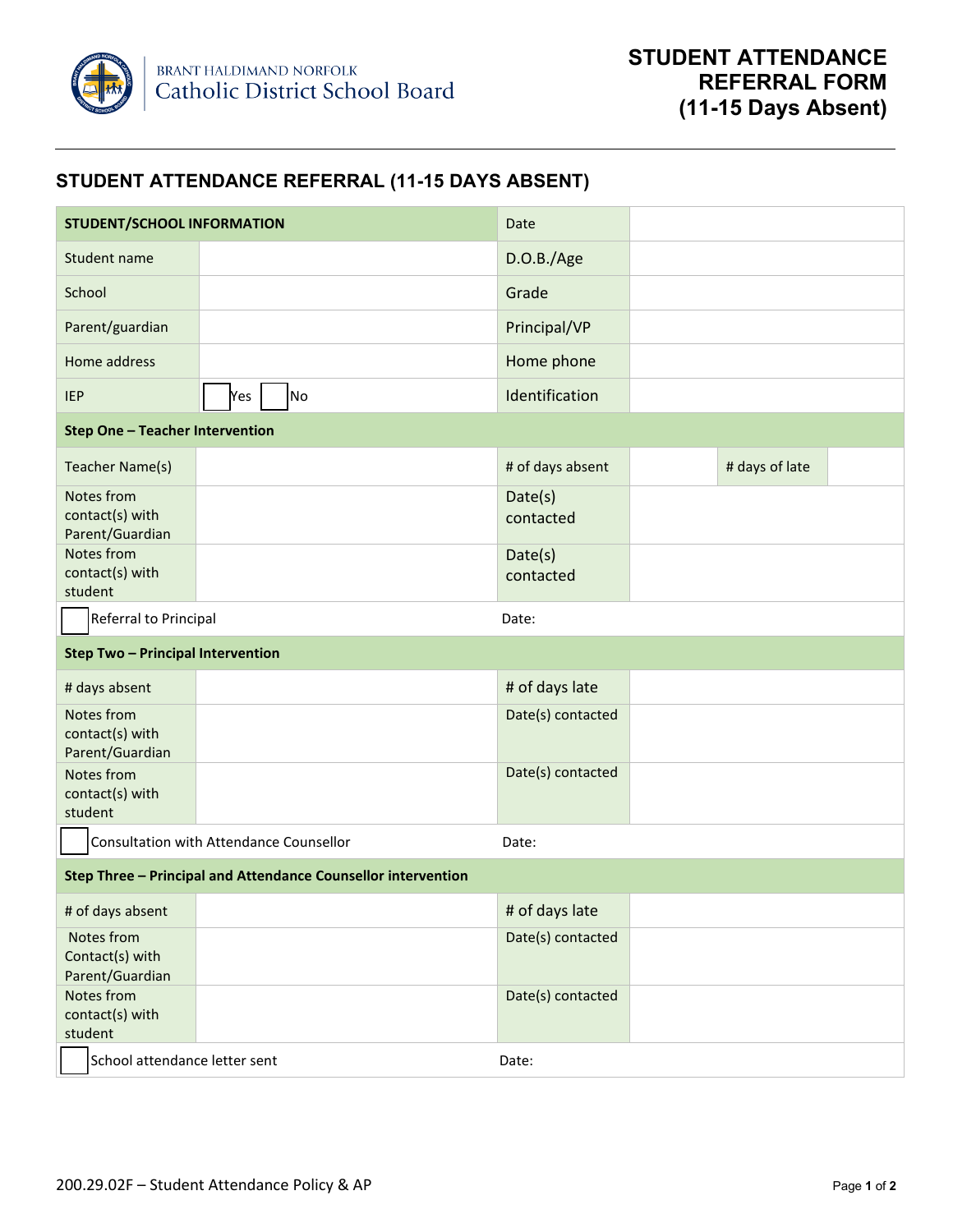

| <b>STUDENT/SCHOOL INFORMATION</b>                                                                                               | Date             |  |                |  |  |  |
|---------------------------------------------------------------------------------------------------------------------------------|------------------|--|----------------|--|--|--|
| Step Four - Referral to Attendance Counsellor (attach attendance summary)                                                       |                  |  |                |  |  |  |
| lProblematic attendance                                                                                                         | # of days absent |  | # of days late |  |  |  |
| 15 consecutive unexcused absences *Student can be referred to attendance counsellor from the $11^{th}$ day to the $16^{th}$ day |                  |  |                |  |  |  |
| Refusal<br>(attendance counsellor use only)<br>Attendance Counsellor Signature:<br>Acceptance                                   |                  |  |                |  |  |  |
| <b>Principal Signature:</b><br>Date:                                                                                            |                  |  |                |  |  |  |

### **Disclaimer**

Information on this form is collected pursuant to the board's responsibilities set out in the Education Act and protected in accordance with the Municipal Freedom of Information and Protection of Privacy Act. Information on this form will be used to administer the Student Attendance Referral. Questions regarding the collection of this information should be directed to the Freedom of Information Officer, Brant Haldimand Norfolk Catholic District School Board, 322 Fairview Drive, Brantford, ON, N3T 5M8 (Telephone 519-756-6505, Ext. 234).